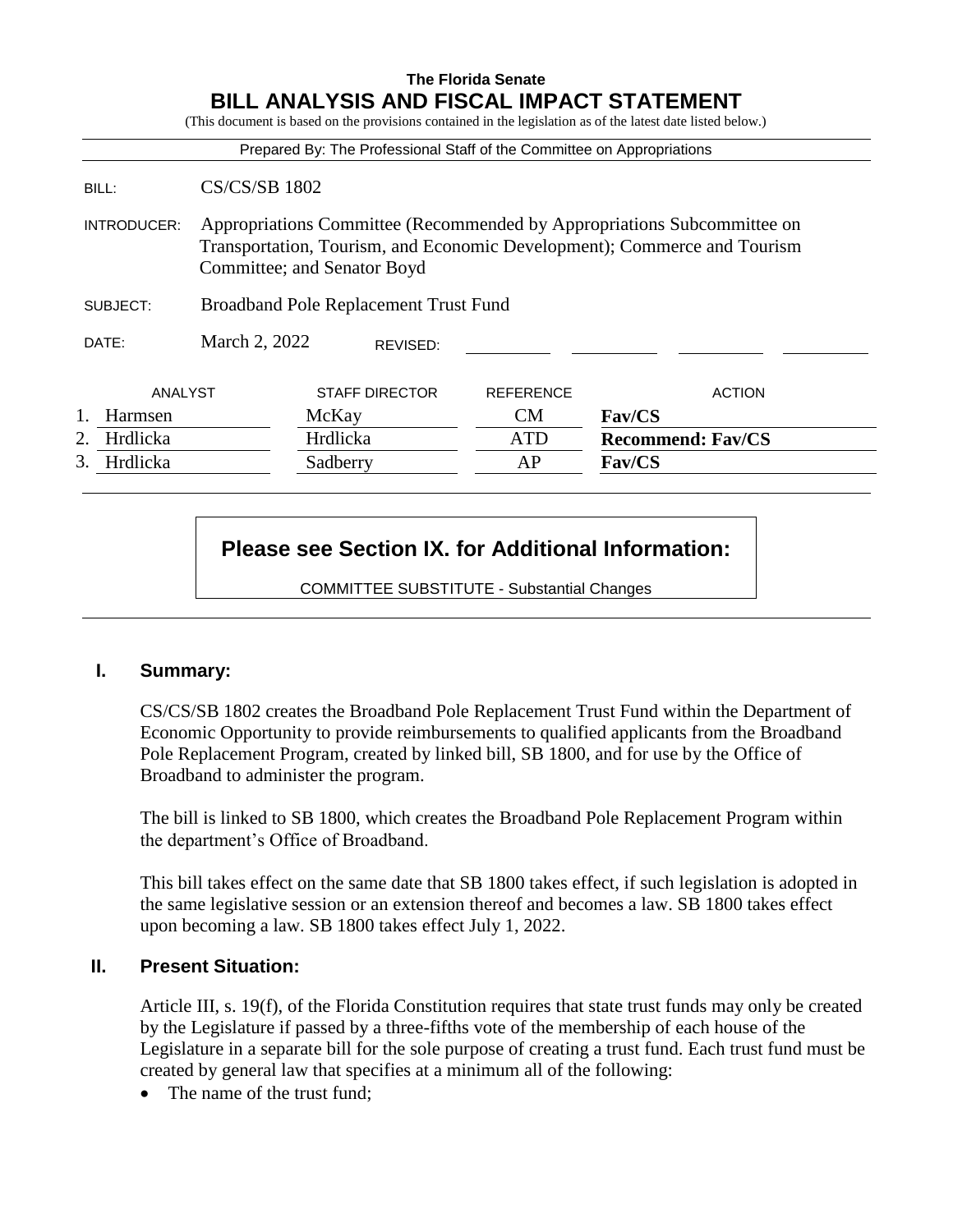- The agency or branch of state government responsible for administering the trust fund;
- The requirements or purposes the trust fund is established to meet;
- The sources of moneys to be credited to the trust fund or specific sources of receipts to be deposited in the trust fund.<sup>1</sup>

State trust funds terminate no more than four years after the effective date of the act authorizing the initial creation of the trust fund.<sup>2</sup> The Legislature is required to review all state trust funds at least once every four years.<sup>3</sup> If the Legislature does not re-create a trust fund, it will be abolished four years after its initial creation pursuant to the Florida Constitution.<sup>4</sup>

# **U.S. Department of the Treasury Coronavirus Capital Projects Fund**

The American Rescue Plan Act allocated \$10 billion to eligible governments to carry out capital projects to meet critical needs, with an emphasis on broadband infrastructure.<sup>5</sup> Florida's share is \$366 million, and, in December 2021, the state submitted its intent to use the funds to expand broadband Internet infrastructure in Florida, among other capital uses.<sup>6</sup>

Presumptively eligible projects under the program include the construction and deployment of broadband infrastructure that is designed to deliver service that reliably meets or exceeds symmetrical speeds of 100 Mbps, or if impracticable, speeds of 100 Mbps downstream and 20 Mbps upstream; projects for digital connectivity that facilitate broadband access; and construction or improvement of certain community facilities.<sup>7</sup> Projects may also be eligible on a case-by-case review, such as investments in capital assets, such as buildings, towers, digital devices and equipment, fiber-optic lines, and broadband networks.<sup>8</sup> Each capital project must:

- Invest in capital assets designed to directly enable work, education, and health monitoring;
- Be designed to address a critical need that resulted from or was made apparent or exacerbated by the COVID-19 public health emergency; and
- Be designed to address a critical need of the community to be served by it.

The deadline to submit a grant plan to the U.S. Department of the Treasury is September 24, 2022.

#### **SB 1800**

CS/SB 1800 creates the Broadband Pole Replacement Program, to be administered by the Office of Broadband (Office) within the Department of Economic Opportunity (department). The

<sup>6</sup> *See* Senate Appropriations Subcommittee on Transportation, Tourism, and Economic Development, Committee Meeting of January 12, 2022, meeting packet and video at<https://www.flsenate.gov/Committees/Show/ATD/> (last visited Feb. 17, 2022). <sup>7</sup>U.S. Dep't. of Treasury, *Guidance for the Coronavirus Capital Projects Fund for States, Territories, and Freely Associated States,* at 3[, https://home.treasury.gov/system/files/136/Capital-Projects-Fund-Guidance-States-Territories-and-Freely-](https://home.treasury.gov/system/files/136/Capital-Projects-Fund-Guidance-States-Territories-and-Freely-Associated-States.pdf)[Associated-States.pdf](https://home.treasury.gov/system/files/136/Capital-Projects-Fund-Guidance-States-Territories-and-Freely-Associated-States.pdf) (last visited Feb. 17, 2022).

 $\overline{a}$ 

<sup>&</sup>lt;sup>1</sup> Section 215.3207, F.S.

<sup>2</sup> FLA. CONST. art III, s. 19.

<sup>3</sup> Section 215.3208, F.S.

<sup>4</sup> FLA. CONST. art III, s. 19.

<sup>5</sup> U.S. Dep't. of Treasury, *Capital Projects Fund*[, https://home.treasury.gov/policy-issues/coronavirus/assistance-for-state](https://home.treasury.gov/policy-issues/coronavirus/assistance-for-state-local-and-tribal-governments/capital-projects-fund)[local-and-tribal-governments/capital-projects-fund](https://home.treasury.gov/policy-issues/coronavirus/assistance-for-state-local-and-tribal-governments/capital-projects-fund) (last visited Feb. 14, 2022).

<sup>8</sup> *Id*. at 7.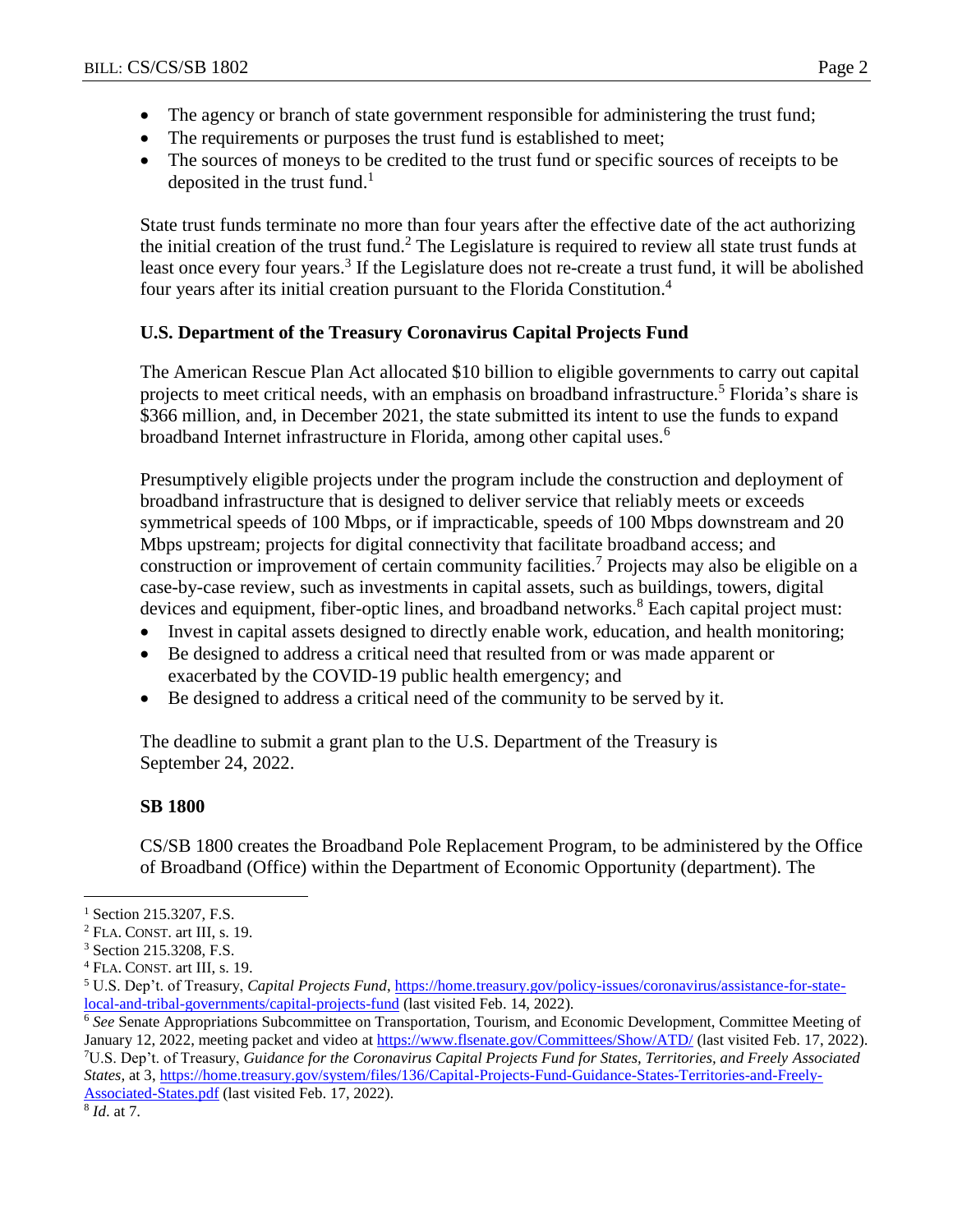program will reimburse eligible broadband Internet service providers for their costs incurred for the removal and replacement of existing utility poles in areas of Florida that are unserved by broadband Internet service.

Reimbursements under the program are limited to 50 percent of the broadband Internet service provider's eligible pole replacement cost or \$5,000, whichever is less, in addition to the provider's administrative costs related to the preparation and submission of the application for reimbursement.

The bill directs the Secretary of the department to apply for \$100 million in federal funding from the Coronavirus Capital Projects Fund and directs any such funds received to be placed into the Broadband Pole Replacement Trust Fund. The bill does not appropriate funds for the program.

# **III. Effect of Proposed Changes:**

**Section 1** creates s. 288.9965, F.S., the Broadband Pole Replacement Trust Fund within the Department of Economic Opportunity to provide reimbursements to qualified applicants from the Broadband Pole Replacement Program, created by linked bill, SB 1800, and for use by the Office of Broadband to administer the program.

The trust fund consists of funds appropriated by the Legislature; funds transferred by the department; interest earnings; and grants, gifts, and other contributions made directly to the trust fund. Funds appropriated from federal grant funds must be used consistent with federal law and with any federal grant agreement between the Department of Economic Opportunity and the federal agency for use of the funds.

The bill further provides that any balance that is in the trust fund at the end of any fiscal year shall be carried forward in the trust fund for the purposes of continued administration of the Broadband Pole Replacement Program.

Pursuant to the requirements of the Florida Constitution, the trust fund will terminate 4 years after its effective date, but must first be reviewed a provided in s. 215.3206(1) and (2), F.S.

**Section 2** directs the Division of Law Revision to replace the phrase "4 years after the effective date of this act" with the date that the trust fund will terminate.

**Section 3** states that the act takes effect on the same date that SB 1800, relating to the Broadband Pole Replacement Program, takes effect if such legislation is adopted in the same legislative session or an extension thereof and becomes a law. SB 1800 takes effect July 1, 2022.

#### **IV. Constitutional Issues:**

A. Municipality/County Mandates Restrictions:

None.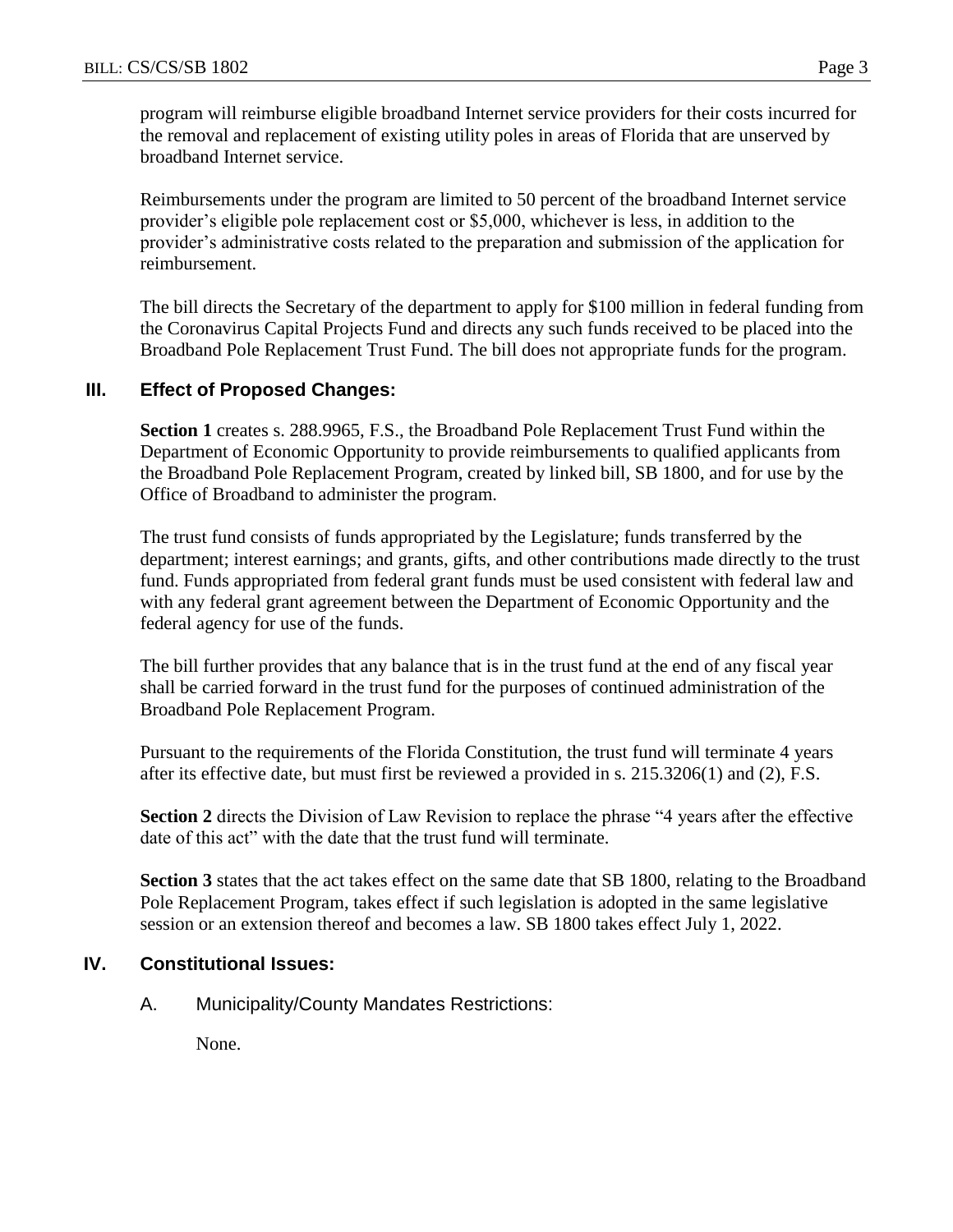B. Public Records/Open Meetings Issues:

None.

C. Trust Funds Restrictions:

Article III, s. 19(f), of the Florida Constitution requires that every trust fund be created by a three-fifths vote of the membership of each house of the Legislature in a separate bill for the sole purpose of creating a trust fund. State trust funds terminate no more than 4 years after the initial creation, unless they are re-created. The Broadband Pole Replacement Trust Fund terminates 4 years after the date it becomes effective.

D. State Tax or Fee Increases:

None.

E. Other Constitutional Issues:

None identified.

### **V. Fiscal Impact Statement:**

A. Tax/Fee Issues:

None.

B. Private Sector Impact:

None.

C. Government Sector Impact:

None.

#### **VI. Technical Deficiencies:**

None.

# **VII. Related Issues:**

None.

#### **VIII. Statutes Affected:**

This bill creates section 288.9965 of the Florida Statutes.